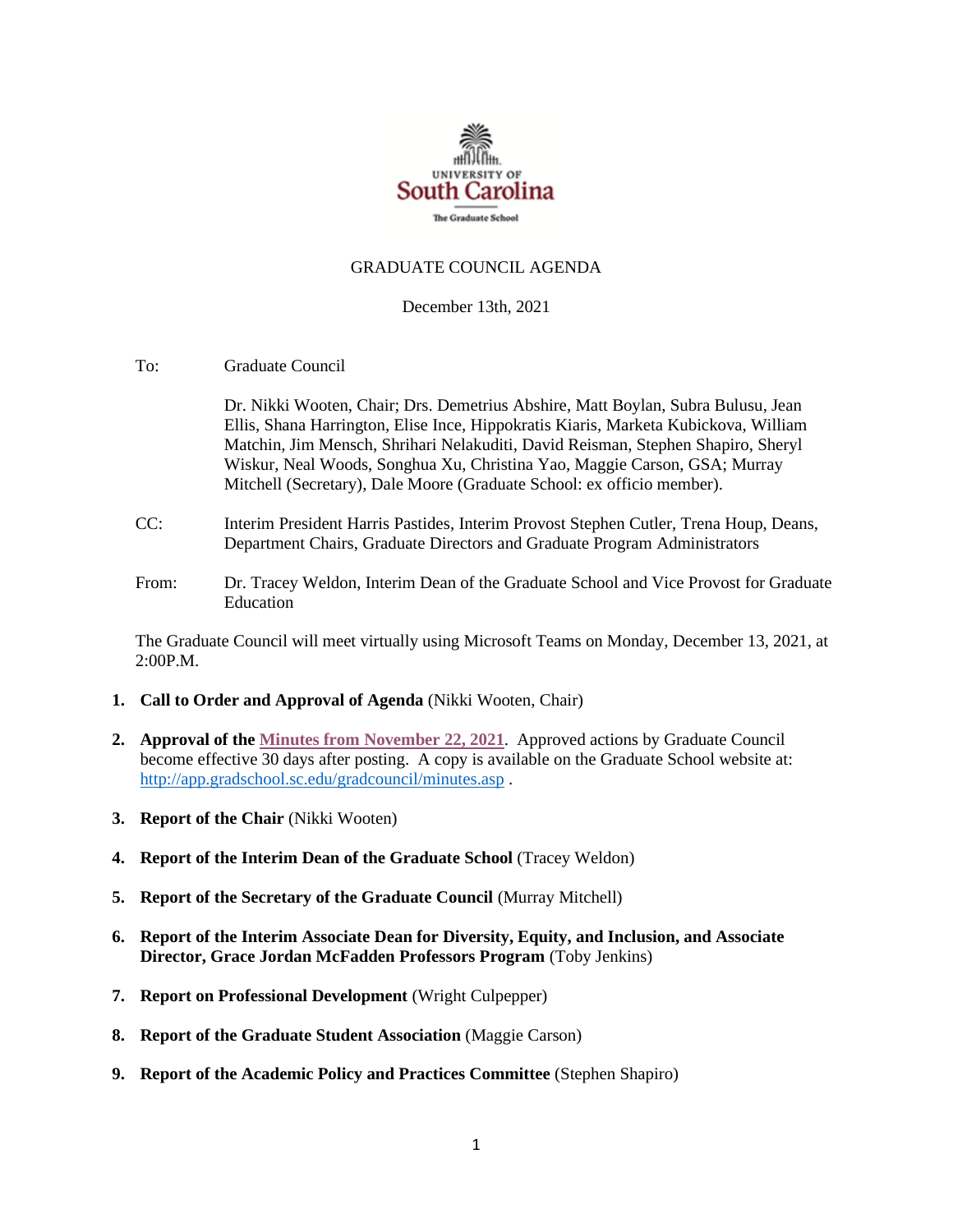## **10. Report of the 500/600 Level Courses** (Murray Mitchell)

This report is presented to Council for informational purposes only; no action is necessary.

### **500/600 Courses for December 2021 Grad Council**

(CCP = Course Change Proposal; NCP=New Course Proposal)

None at this time.

### **11. Associate Graduate Faculty Nominations** (Murray Mitchell)

| Name:    | <b>Todd Lilly (PhD)</b>                                |
|----------|--------------------------------------------------------|
| Program: | Curriculum Studies (Instruction and Teacher Education) |
| Term:    | Fall 2021 - Summer 2027                                |
| Name:    | <b>Rebecca (Becky) Morgan (PhD)</b>                    |
| Program: | Curriculum Studies (Instruction and Teacher Education) |
| Term:    | Fall $2021 -$ Summer $2027$                            |
| Name:    | Mila Tasseva-Kurktchieva (PhD)                         |
| Program: | Linguistics                                            |
| Term:    | Spring 2022 – Fall 2027                                |

### **12. Fellowships and Scholarships Committee** (Jean Ellis)

## **13. Report of Science, Math, and Related Professional Programs Committee** (Hippokratis Kiaris)

Below is a list of proposals reviewed by the Committee. Each curricular action can be viewed at this Public Agenda review site:

#### <https://sc.edu/programproposal/agenda/?id=110&code=GCO>

At this Public Agenda link, the individual proposals are not live-linked, but agenda items are listed in alphabetical order. To view the full proposals, GC members and Committee Chairs still need to go to the Committee Review site, and filter for "Committees", then for the "Committee" called "Added to Grad Council agenda."

- **BIOS 818** (3) Advanced Computational Statistics for Signal and Network Analysis, Public Health, NCP: Spring 2022
- **ENHS Major / Degree Program**, MPH in Environmental Health Sciences, Public Health, Change to Existing Program: Fall 2022
- **HSPM Major / Degree Program,** MHA in HSPM, Public Health, Change to Existing Program: Fall 2022
- **ITEC 748** (1 6) Internship in Information Technology, Engineering & Computing, CCP: Fall 2023
- **PHAR 743** (2) Grant Writing for the Pharmaceutical Sciences, SC College of Pharmacy, NCP: Spring 2022
- **PHAR 749** (2) Introduction to Implementation Science, SC College of Pharmacy, NCP: Spring 2022